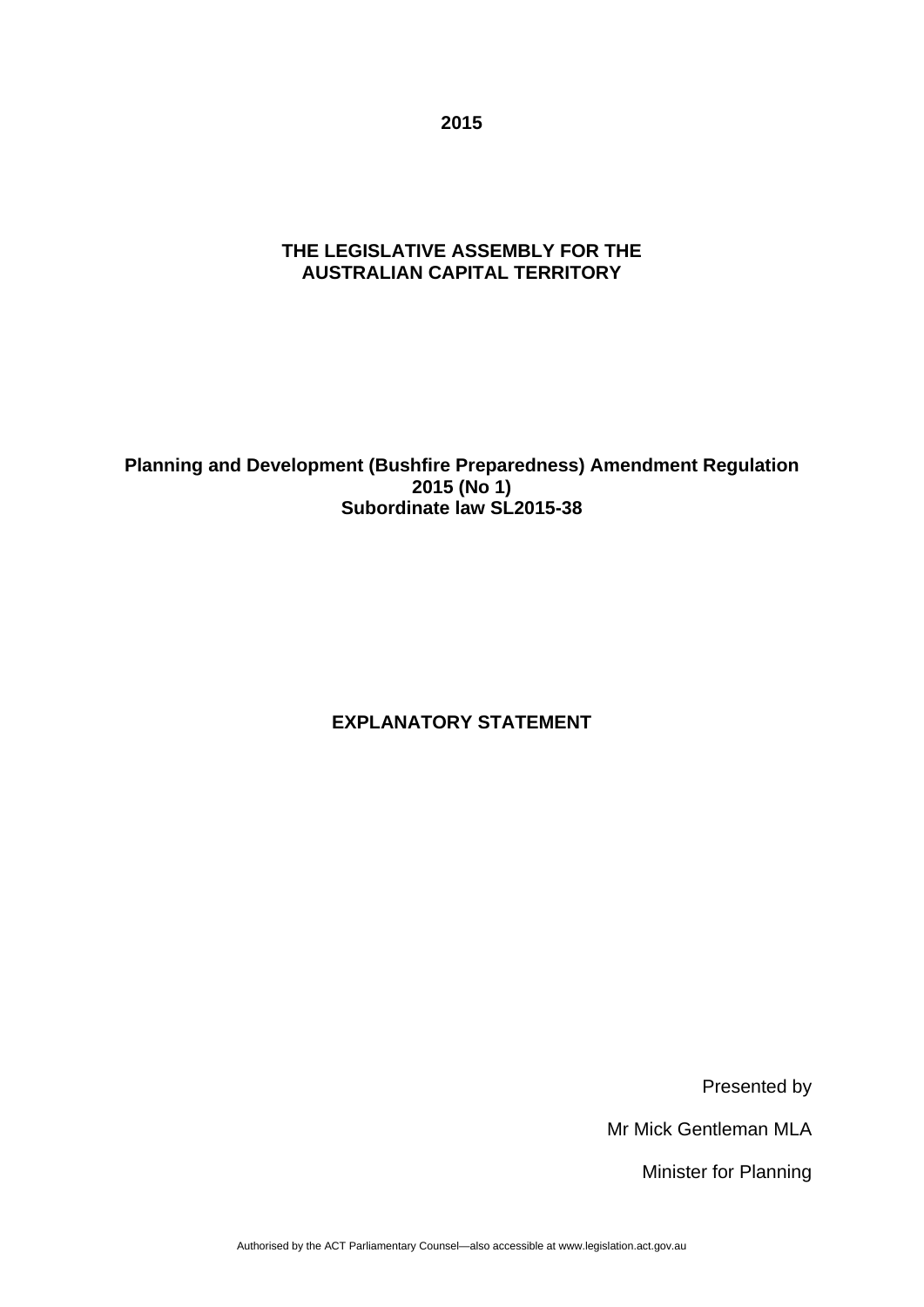### **Introduction**

This explanatory statement relates to the Planning and Development (Bushfire Preparedness) Amendment Regulation 2015 (No 1) (amendment regulation) as presented to the Legislative Assembly. It has been prepared in order to assist the reader of the amendment regulation and to help inform debate on it. It does not form part of the amendment regulation and has not been endorsed by the Assembly.

The statement is to be read in conjunction with the amendment regulation. It is not, and is not meant to be, a comprehensive description of the amendment regulation. What is said about a provision is not to be taken as an authoritative guide to the meaning of a provision, this being a task for the courts.

# **Purpose**

The purpose of this amendment is to enable certain developments, including bushfire preparedness development works, to qualify for exemption from the requirement to prepare a development application (DA), if any required environmental authorisation and/or environmental protection agreement is held.

## **Outline**

DA exemptions were included in the *Planning and Development Act 2007* (the PD Act) to cut red tape and achieve a faster and simpler planning system by allowing straightforward developments to be exempt from requiring development approval. In accordance with sections 133 and 135 of the PD Act, the *Planning and Development Regulation 2008* (the Regulation) may prescribe those developments that do not require development approval.

Schedule 1 of the Regulation contains criteria which limit the scale, location, and nature of developments to ensure exemptions are only available in appropriate circumstances. Item 1.90 of the Regulation lists a range of public works developments, carried out by or on behalf of the Territory, that are DA exempt.

An exemption is only available if the development meets the description of public works and the criteria specified in the Regulation. One of these conditions, Item 1.90 (1)(a), is that an exemption is only available if an environmental authorisation or environmental protection agreement is not required under the *Environment Protection Act 1997*.

This condition operates to disqualify many public works developments, including bushfire related developments, from being exempt as they require an environmental authorisation or environmental protection agreement due to their location or type of development. Examples of this type of development include the installation and maintenance of public amenities, fire fuel reduction, construction or maintenance of a fire trail, and the maintenance of a road or car park.

The amendment regulation provides that a development may continue to qualify for exemption if the required environmental authorisation or environmental protection agreement is held. The amendment regulation switches this criterion from a disqualifying criterion to a precondition for an exemption. The requirement for an environmental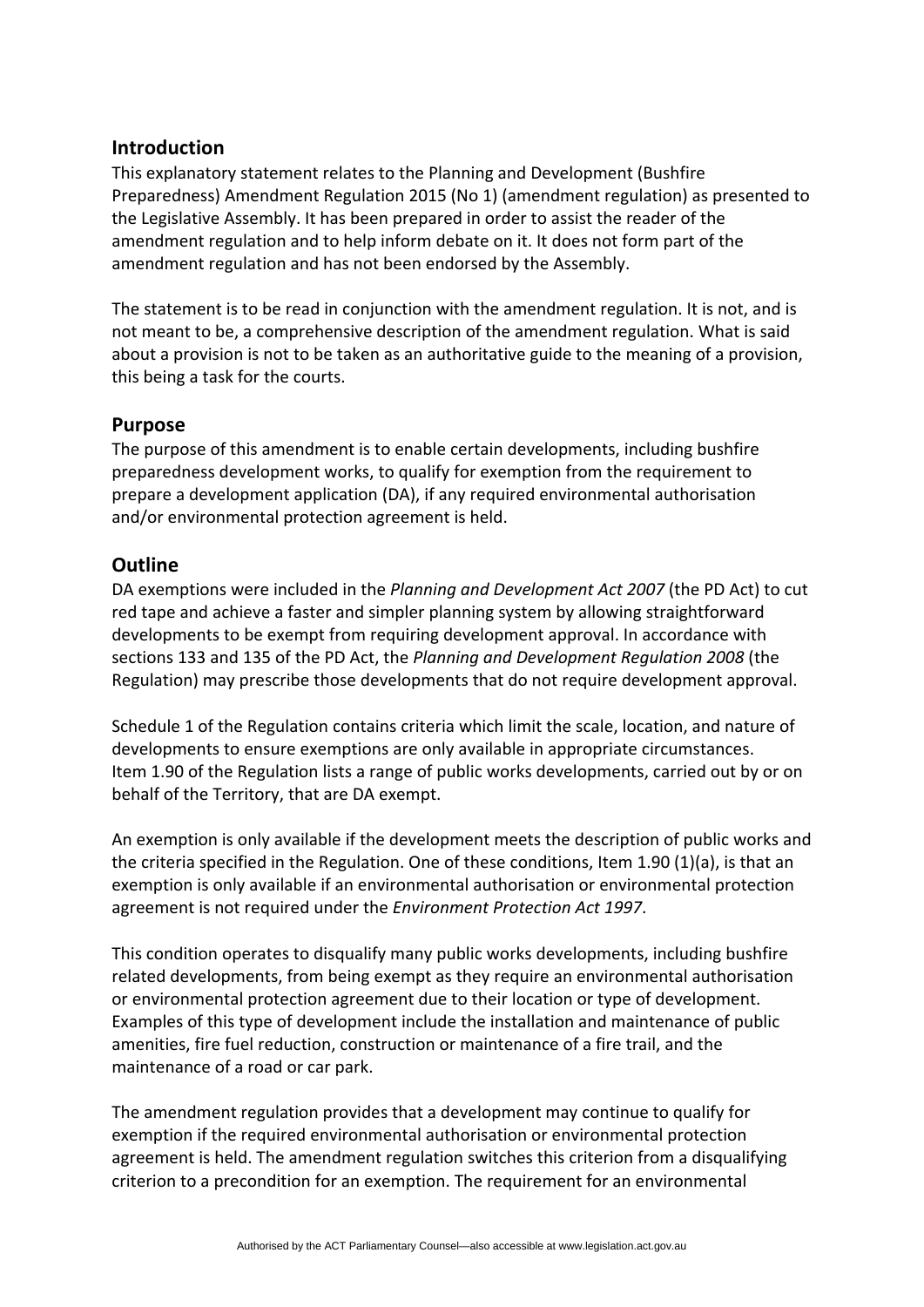authorisation or environmental protection agreement to be held before a development qualifies for exemption ensures the protection of the environment, but without the need for the proponent to obtain development approval.

Section 133 of the PD Act (Exempt Development) which interacts with the amendment regulation by specifying the types of development that do not require development approval also specifies that exemptions are not available for developments assessable in the impact track. If, however, an Environmental Significance Opinion (section 138AB of the PD Act) is granted for a proposal, removing the proposal from the impact track, then the development may qualify for an exemption from requiring development approval.

The issue of environmental authorisations and environmental protection agreements, as well as ongoing compliance, continue to be the responsibility of the Environment Protection Authority under the *Environment Protection Act 1997*.

## **Human rights analysis**

The amendment regulation has been reviewed in relation to the *Human Rights Act 2004*. The benefits of the amendment regulation as noted above include:

- a reduction in unnecessary regulatory burden on the Territory for select public works;
- making the development assessment process for development by the Territory more efficient; and
- maintaining an appropriate level of protection for the environment.

The amendment regulation is consistent with the ACT Government's commitment to reduce red tape and regulatory burden and consistent with the objects of the PD Act.

Generally under the PD Act, development proposals that require a DA are publically notified and the general public has a right to make representations on the DA. There is also a right to seek ACAT merit review of a decision on a DA in some circumstances. These features do not apply to development proposals that are DA exempt as there is no application to notify and no DA decision that can be subject to merit review.

The proposed amendment regulation will broaden the scope of DA exemptions with a consequent reduction in mechanisms for the community to comment on the development and seek ACAT merit review.

Third party appeal rights have been significantly modified during the first six years of the PD Act's operation to align it with the core policy objectives of increasing certainty and clarity around development processes and making the planning system faster, simpler and more effective.

The proposed law is specific, not general in its application, and only applies to defined development that satisfies the general exemption criteria, holds an environmental authorisation or environmental protection agreement (if required) and is being undertaken by the Territory. Development that triggers Schedule 4 of the PD Act, for example, would not be eligible for the proposed exemption.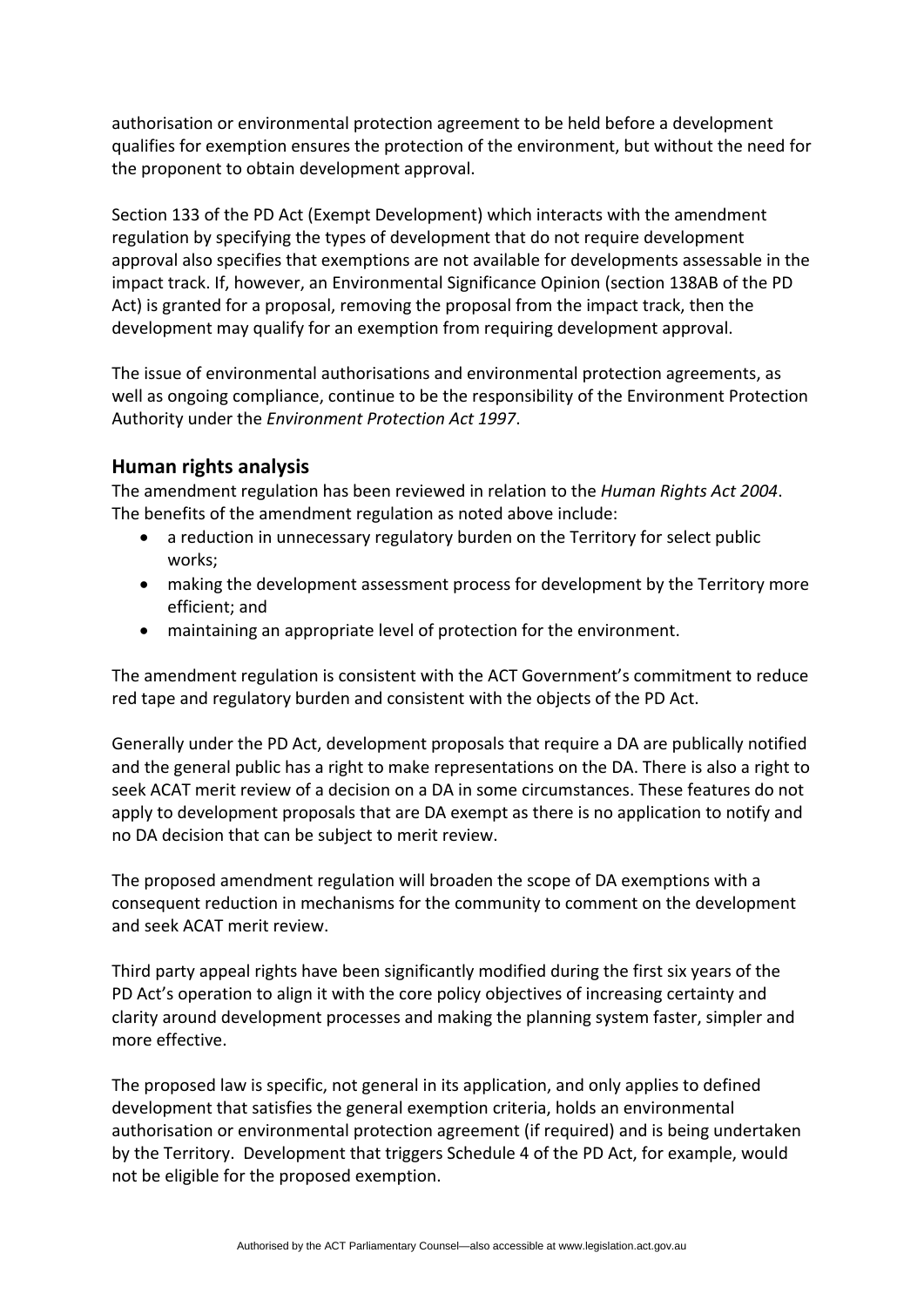It should also be noted that environmental authorisations and environmental protection agreements may include conditions, can be suspended or cancelled and involve public consultation or public notice. It is an offence to undertake an activity that would otherwise require an environmental authorisation. It is also an offence to contravene a condition of an environmental authorisation.

In all the circumstances, it is contended that the proposed law does not trespass unduly on previous rights established by the law nor does it make certain rights unduly dependent on non reviewable decisions.

It is important to note that while the change nominally extends the scope of existing exemptions, the extension will only apply to developments that would already be exempt but for the fact they require an environmental authorisation or environmental protection agreement.

The objective of the amendment regulation is an important one for the reasons noted above, that is, for removing unnecessary regulatory burden and ensuring the Territory can undertake select public works in a timely and efficient way. The objects of the amendment regulation are consistent with the objects of the PD Act and the *Environment Protection Act 1997*. The amendment is necessary and effective in meeting the stated objectives and there are no other reasonable means available for doing this.

The types of changes proposed by the amendment regulation are not considered to unduly impact on the abovementioned human rights. This is because the types of development that may be DA exempt as a result of the amendment regulation are relatively minor and works that:

- are defined and must be undertaken by the Territory
- would otherwise be DA exempt under the Regulation but for the fact that the works require an environmental authorisation; and
- must meet the general exemption criteria and any environmental authorisation and environmental protection agreement requirements.

A decision of the Environment Protection Authority to issue an environmental authorisation can include conditions, can be suspended or cancelled, is subject to public consultation and is enforceable.

In relation to section 21 human rights, it would appear that case law from related jurisdictions indicates that human rights legislation containing the equivalent of section 21 does not guarantee a right of appeal for civil matters. Opportunities for input into planning and development applications and the existence of a right to judicial review have been held in many cases to satisfy the requirement of the right to a fair trial. Case law in relation to human rights legislation containing the equivalent of section 12 suggests that any adverse impacts of a development authorised through a planning decision must be severe to constitute unlawful and arbitrary interference with a person's right to privacy.